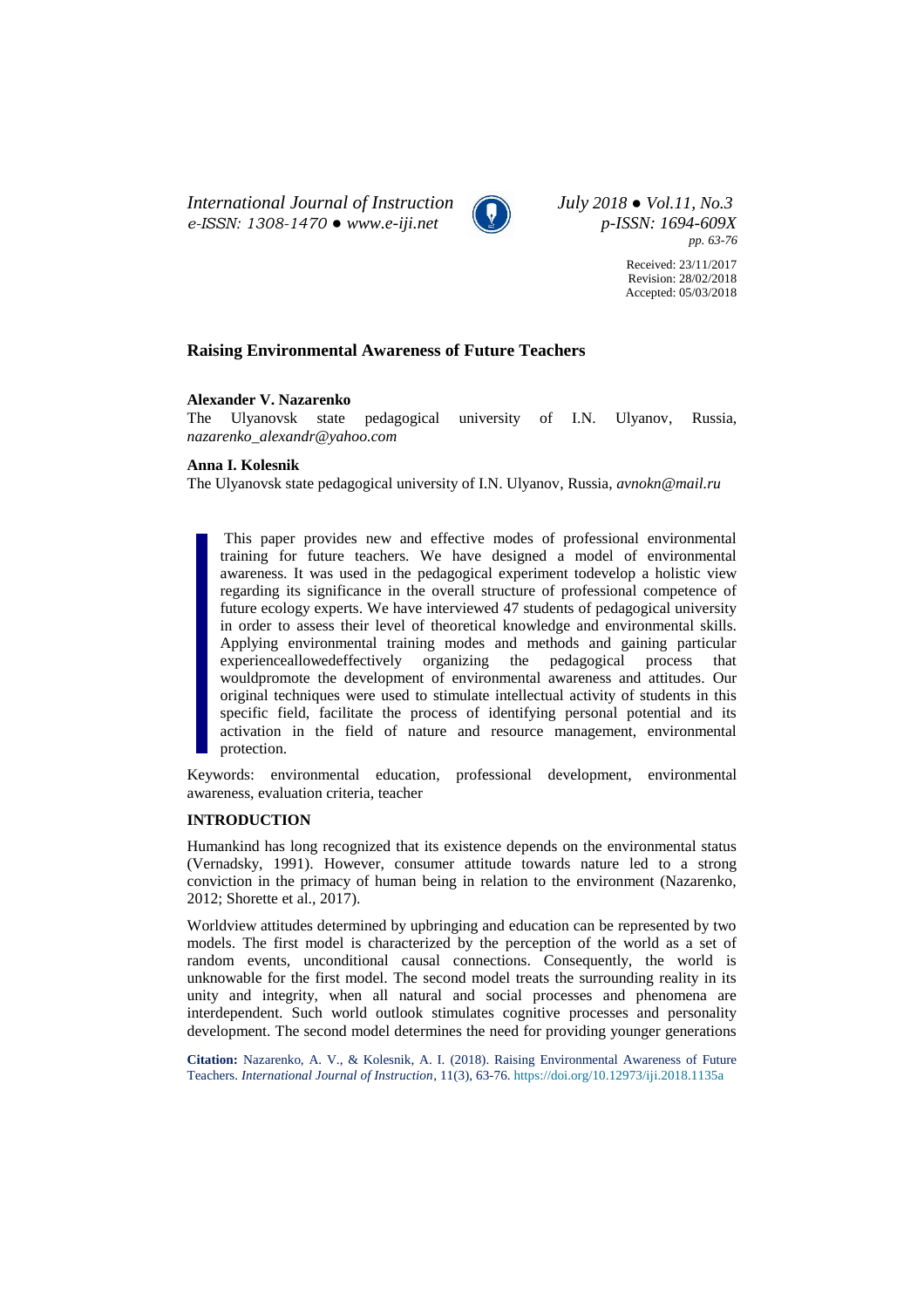with basic knowledge for further self-understanding of the surrounding world (Hayati, 2016; Du Plessis & Brandon, 2015).

Considering the problems of modern humanitarian education, one should pay specific attention to the relevance of environmental education with regard to significant deterioration of environmental quality parameters (Berger, 2002; Glazachev and Kogay, 1999). The environment, in fact,determines life dynamics, public health, spiritual and moral development (Abdrashitova, 2004; Kibbe, Bogner& Kaiser, 2014).

Teachers play an important role in implementing environmental education programs (Bergman, 2016; Stern, Powell & Hill, 2014). More specifically, such factors as positive environmental attitudes, environmental sensitivity, environmental knowledge and skills are important for affecting teacher's decisions on environmental education (Ernst, 2009).

One can note that teachers need to cultivate students' abilities to understand, criticize, and participate rationally in any discourse on controversial, value laden issues of sustainability.This requires a holistic approach addressing social, cultural and ethical aspects (Bergman, 2015). If teachers lack proficiency in environmental knowledge, skills and commitment, it is unlikely that they will be able to effectively lead environmental change in schools (National Environmental Education Advisory Council 2005).

In Russia, environmental education centers are created mainly in pedagogical universities. They have accumulated considerable teaching experience and environmental knowledge.This allowsorganizing active environmental education more specifically related to the interaction with the environment (Mingazova, 2014).

The key requirement for graduates of the secondary and higher educational institutions implies not only assimilation of specific environmental knowledge, but also their independent deepening, enrichment, systemization and use under varying conditions (Altin et al., 2014; Jefferson, Ciro&María Andrea, 2017). In Russian Federation, higher education is being modernizedto train specialists with high level of experienceand versatility in the fields of nature/resource preservation and environmental protection (Rogovaya, 2007).

This situation put a school teacher at the forefront of solving one of the most difficult problems, as this very person was entrusted with training new generations. Modernteachers perceive environmental science as applied aspects of nature protection. This attitude does not raise their awareness regarding the harmony with nature and knowledge of relations between man and nature (Liu, 2015; Yevdokimova, 2005).

The teacher as a professionis a link between the generations, a bearer of social and historical experience (Zimnyaya, 2005). As a subject of pedagogical activity, teacher is simultaneously considered as a social and cultural source of knowledge and values. Based on these pedagogical features, teacher is to generateknowledge, beliefs and skills of environmental preservation and nature protection.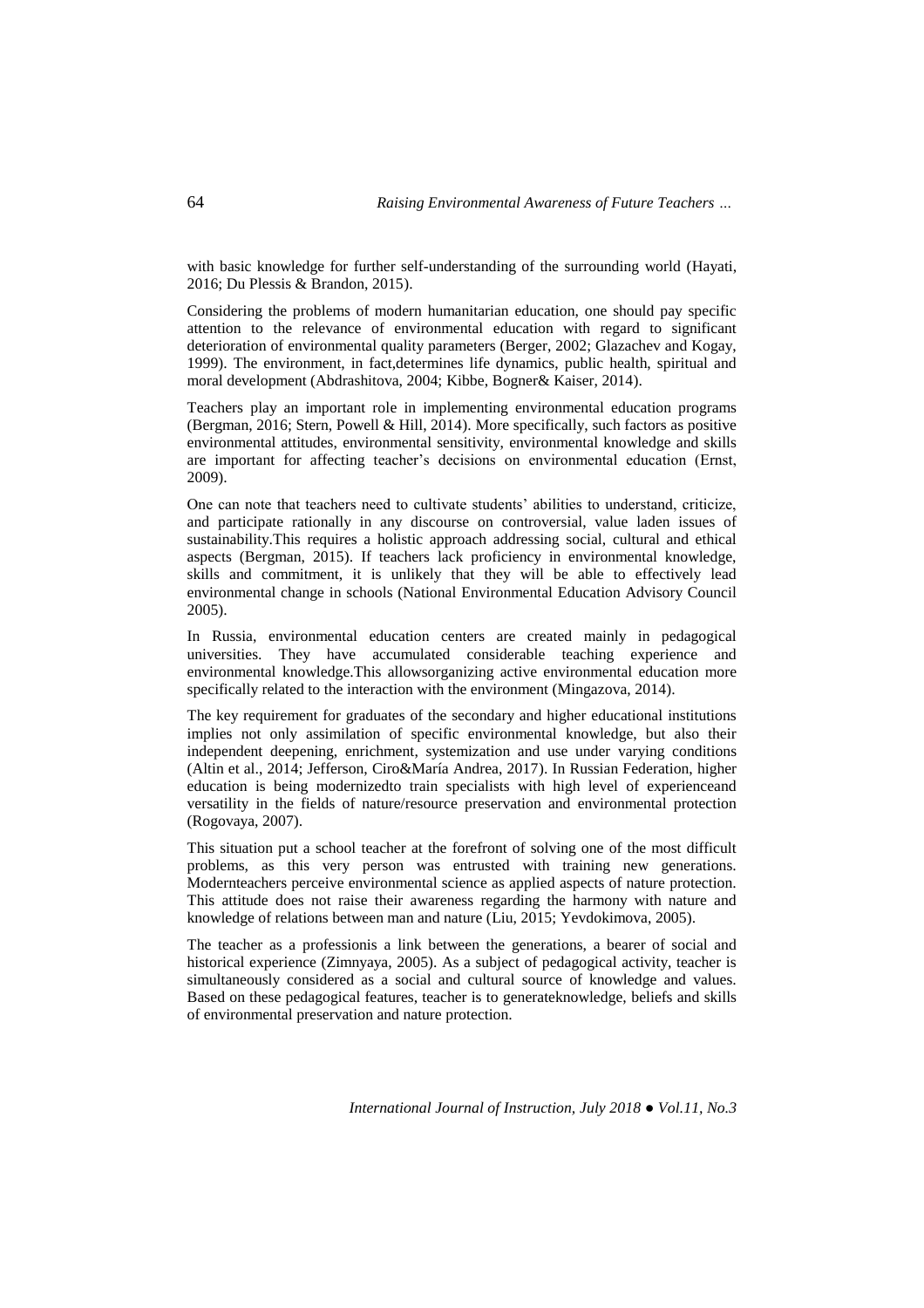Based on the hard information on critical conditions, teacher should be able to analyze, synthesize and evaluate available options related to:

suspending the rate of destructive environmental processes followed by their complete elimination;

finding ways to develop new technological approaches to Zero Waste;

- bringing new environmental knowledge to all social strata, groups and categories through one of the main teacher's tasks – developing motivation regarding the correctness of the idea to serve people (Ponomarenko et al., 2016).

Ecologists, educators and psychologists are confident in solving this task by modernizingthe education system. This situation is complicated since such this task should be solved by schoolteachers.

Teachers consider the environmental science as an extra, background subject that does not allow reorienting people from consumerto environmental attitude (Littledyke, 2008; Goldman, Yavetz&Pe'er, 2014). The environmental crisis will not be got over until the State convinces the need for a fundamental solution of this problem. Thus, the subject of this study is relevant.

### **METHOD**

### **Design**

Environmental awareness was assessed on the basis of:

- apparent personal attitudes towards participation in environmental research expedition; scientific and practical conferences on ecology;

active participation in environmental work days;

studying the experience of developed countries related to rebuilding the destroyed natural objects;

- search for additional literature on ecology;
- desire to give environmental course and qualifying research on ecology.

We have assessed the following components and elements of raising ecological awareness:

- ‒ level of environmental knowledge (*cognitive component*);
- ‒ personal attitude to solving environmental problems;

‒ modality and awareness of personal attitude towards the environment, its status, impact on public health and quality of life (subjective attitudes, readiness to environmental activity);

- ‒ environmental behavior, actions, ideas;
- ‒ readiness to learn green technologies;

‒ level of environmental program assessment skills, participation in environmental activity (*activity component*);

‒ concern about the environmental status, awareness of the need in cardinal measures for its improvement (*emotional component*).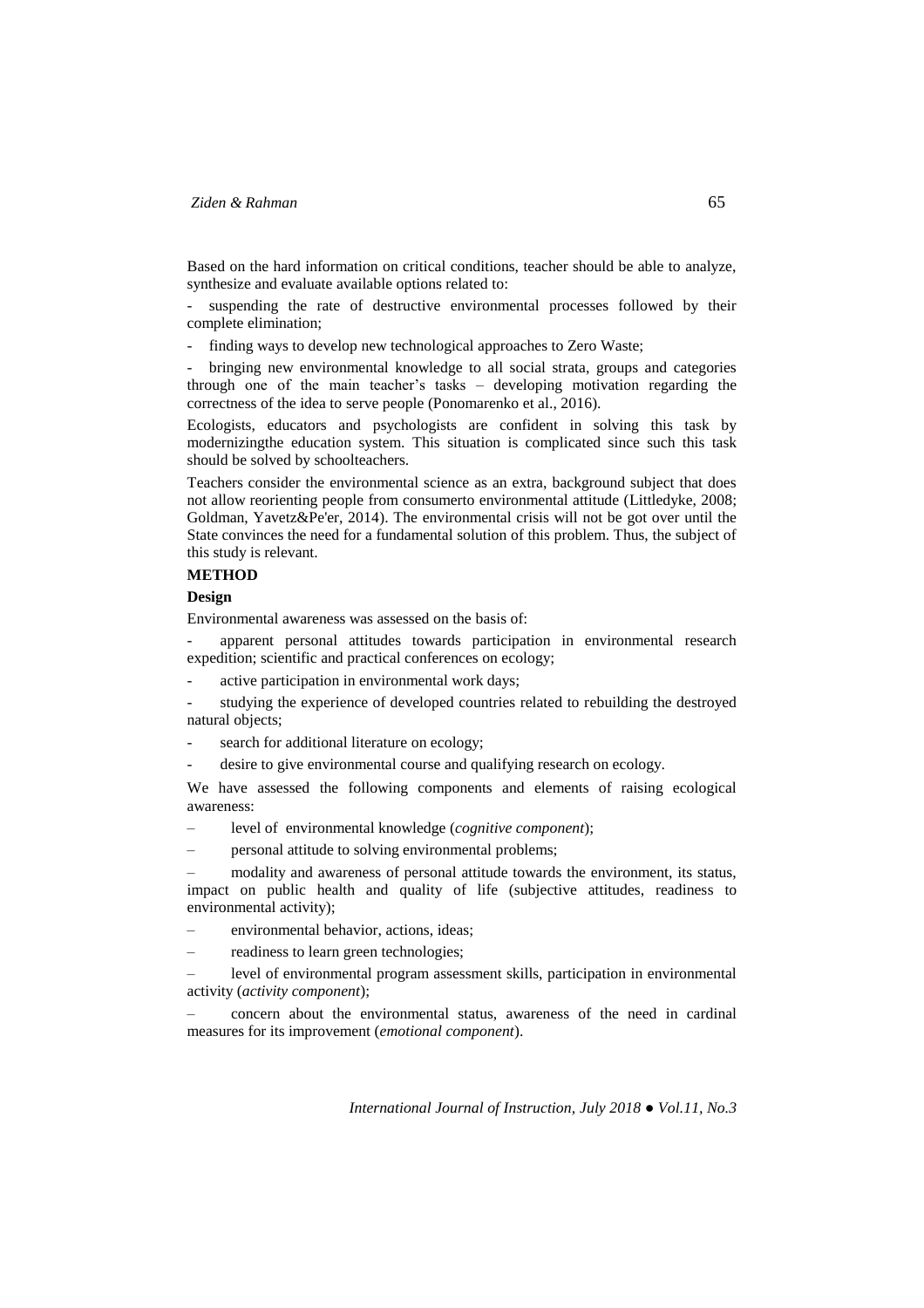We have carried out a survey before the pedagogical experiment. We have analyzed the revealed specific features of student's perception and attitude towards ecology, its role and place among other academic disciplines. We have also analyzed their beliefs and personal attitudes related to learning ecology in order to provide both theoretical and practical readiness for environmental culture development in schoolchildren.

The environmental awareness and educational background were studied by a properly designed questionnaire (Figure 1). We have used it to assess theoretical knowledge and environmental skills. The attitude towards the environment, awareness of environmental crisis and ways out of it were assessed as well. We have also assessed the demand for an ecological lifestyle in terms of maturity. This involves the knowledge of environmentally aware activity standards and rules. In the poll, students were asked to express their attitude to the current environment, to assess the degree of human influence on the habitat, as well as the deterioration level for environmental parameters. Test results (control and experimental) were analyzed and compared.

Table 1

Content of questionnaire

Task: Carefully read the question, understand its content, think the question over and response by indicating the relevant option.

| <b>Questions</b>                                                           | Response options |     |            |
|----------------------------------------------------------------------------|------------------|-----|------------|
|                                                                            | Yes              | No. | Don't know |
| 1. Should ecology be a major subject?                                      |                  |     |            |
| 2. Does this discipline form readiness to active environmental activity?   |                  |     |            |
| 3. Do you receive information on environmental status in your area while   |                  |     |            |
| taking the ecology course?                                                 |                  |     |            |
| 4. Do you have a firm belief in the paramount importance of this subject?  |                  |     |            |
| 5. Do you know what effect the environment has on the human body?          |                  |     |            |
| 6. Are you ready to form the ecological consciousness in schoolchildren    |                  |     |            |
| after graduating from the pedagogical university?                          |                  |     |            |
| 7. Do you have thoughts onenvironmental knowledge improvement?             |                  |     |            |
| 8. Do you desire to conduct a scientific research in the field of ecology? |                  |     |            |
| 9. Do you think that environmental knowledge received at the university is |                  |     |            |
| sufficient to formstudent's skills of nature protection?                   |                  |     |            |
| 10. Do you consider ecology as a vitally important course?                 |                  |     |            |
| 11. In your opinion, do need deeper study of ecology?                      |                  |     |            |
| 12. Do you share the opinion that a schoolteacher should form              |                  |     |            |
| environmental thinking in students (1-11 grades)?                          |                  |     |            |
| 13. Do you apply effective environmental teaching modes and methods at     |                  |     |            |
| school?                                                                    |                  |     |            |
| 14. Do you know how to raise interest in studying ecology in secondary     |                  |     |            |
| school pupils?                                                             |                  |     |            |

Methodology forraising the awareness on the significance of ecology as a basic course determining the general educational content takes into account the following:

raising theoretical and psychological readiness of students to participate in regional environmental research expeditions as assistants and members of the working group;

participating in environmental work days: site tour, learning the area status; practice; developing ideas and making proposals to improve the efficiency of these work days;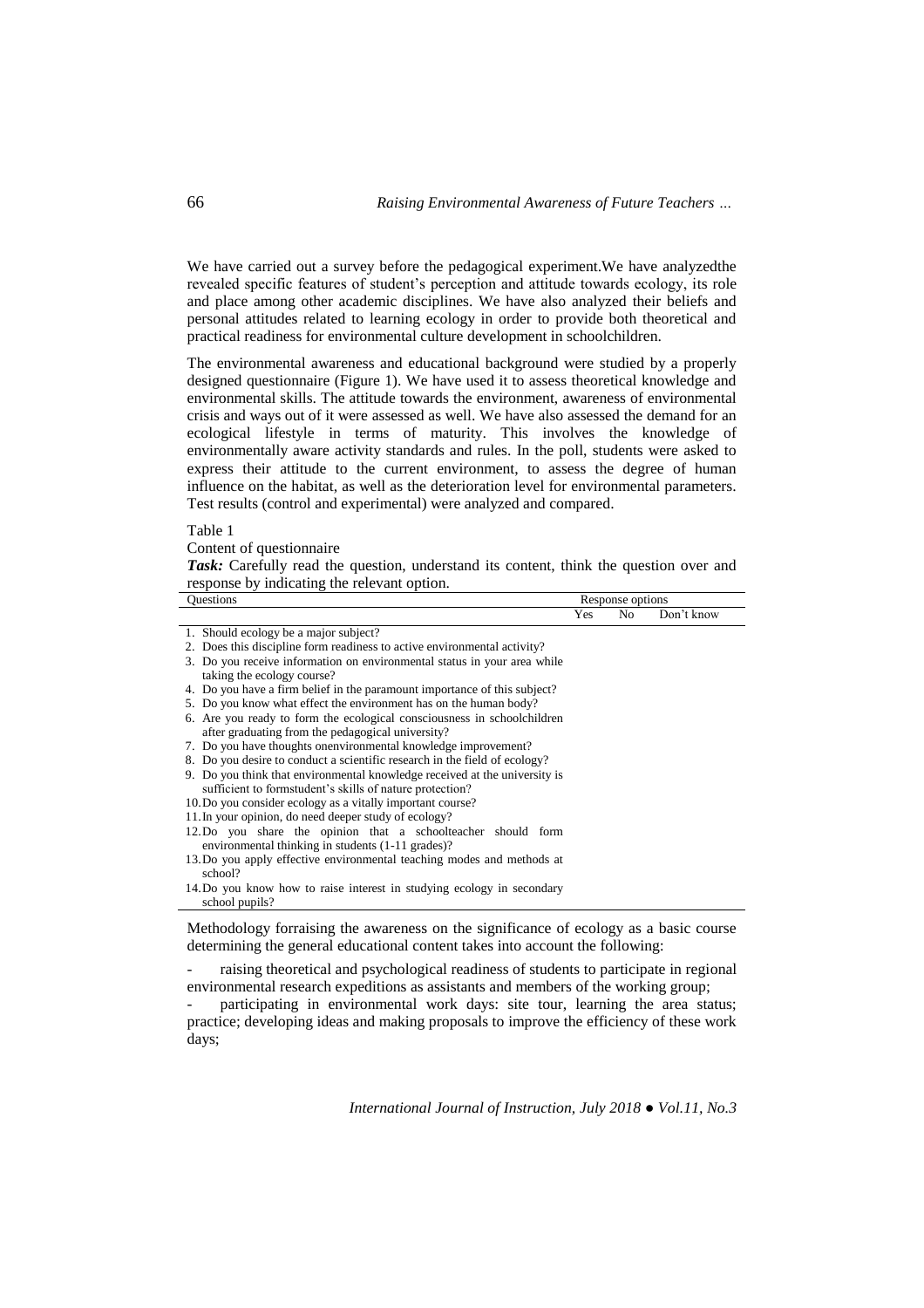- preparing for participation in scientific and practical conferences based on the results of research expeditions (getting acquainted with the expedition program, measurement technologies used for water and soil sampling; methods for determining populations of animals, birds, insects, etc.);

analyzing conference proceedings: reports, research papers; identifying and discussing new ideas and approaches to the solution of environmental problems;

participating in meetings on environmental issues at different levels; forming one's own attitude towards discussed issues; forming attitudes and raising awareness on the significance of ecology for human life;

- designing personal research expedition program under the guidance of experienced professionals;

- organizing a series of excursions to explore environment and to identify potential opportunities of its change for the better.

All these activities allowed involving EG students into active environmental activity andshaping their personal attitudes regarding the fundamental significance of ecology for life preservation.

#### **Participants**

We have conducted a pedagogical experiment attended by 47 students of pedagogical university. They were divided into two groups: control group  $(CG) - 23$  students; experimental group (EG) – 24 students. They were 18-20-years-old (second and third grades) students majoring in natural science and geography – future biology and geography teachers – with high cognitive activity characterized by formed discussion skills and personal opinions on the research issues. These students are active citizenships engaged in the process of implementing the principles of environmental activity focused on shaping an environmentally friendly attitude to the environment. They have an ecological lifestyle and are interested in scientific work in the field of ecology.

## **Instruments**

Participants of the pedagogical experiment realized its purpose and program. The students wishing to participate in this experiment were included into the experimental group.

We have solved the following problems during the sampling: establishing subjectsubject relations between future school teachers and their university teachers; giving knowledge of research activity; forming skills of independent work for personal enrichment.

Survey results showed no significant differences in awareness on the significance of ecology as an integrated, basic course,  $(p > 0.05)$ .

Research reliability and validity are determined by the Student's test that takes into account the dynamics of different indicators.

In the CG, students were taught according to the curriculum approved by the Ministry of Education; in the EG, teachers have applied our method of raising awareness on the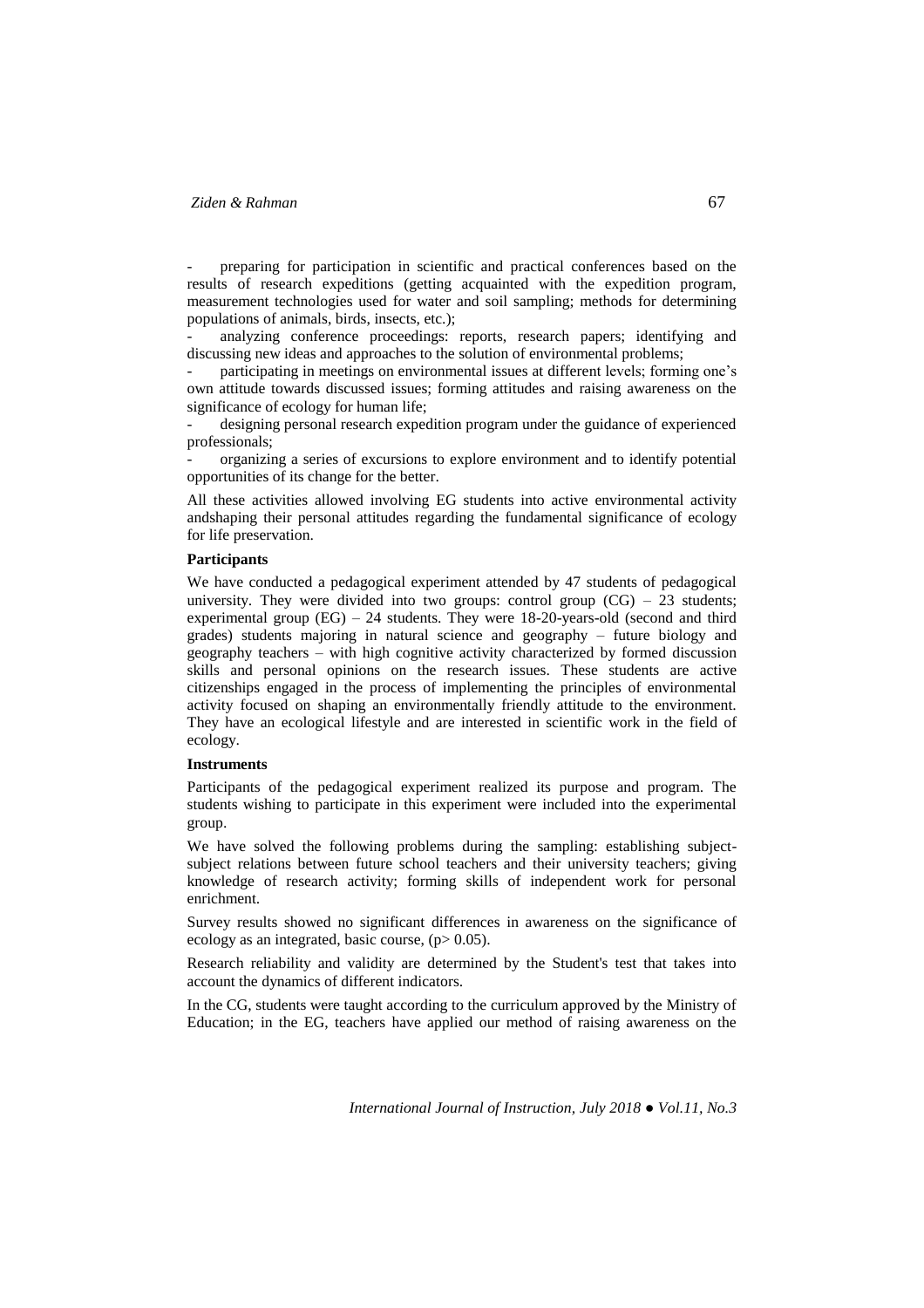significance of ecology (as part of environmental awareness) as a basic course determining the general educational content.

The methodological framework of this research corresponds to research goals and features.At this point, we face some limitations. Control survey was not performed. Our sample is small and this makes broad generalization difficult. We need a randomized controlled study with long-term follow-up for more complete assessment of environmental awareness among future teachers.

#### **Data analysis**

We have applied the following analysis criteria:

**5 points**–students are participating in one of the regional environmental research expeditions and discussing its results. They should have the proactive attitude maturity manifested in independent consideration of expedition materials; reasoned speech. They should also have a desire to participate in other environmental research expeditions.

**4 points**–students are interested in scientific and practical conferences based on materials collected at the research expedition. They must participate in discussions on obtained research data,ask questions. They are involved in the environmental work days. Students should be also interested in improving the environmental situation in the city and in the region. They should be expressing ideas about improving the efficiency of environmental work days.

**3 points** – students are confident that visiting a scientific conference on ecology is sufficient, as well as one-time participation in the environmental work days. They areconfident in the opinion of ecology experts. They do not need independent search for ways to improve the environmental situation in the city and region.

**2 points**– students are lacking of interest and commitment to participate in the environmental research expeditions and/or in scientific and practical conferences. They are confident in their level of environmental knowledge acquired at the university.

**1 point**–students have little understanding of one's own role in solving environmental problems.

## **FINDINGS AND DISCUSSION**

The questionnaire did not reveal any significant differences in awareness on the significance of ecology as an integrative basic course,  $(p > 0.05)$ .

Level of environmental knowledgeis the leading element in raising environmental awareness.It determines how a student understands thereasons standing behind the environmental crisis on a global scale, as well as the leading role of man in disturbing thebalance betweensociety andenvironment. Thus,*cognitive component* is the main component subjected to diagnosis.

The questionnaire has showed that the main reason whystudents are not aware of the leading role of ecology as an integrative course (83.0% of respondents consider ecology as an additional subject) is that their environmental knowledge is insufficient. Environmental awareness, actions and behavior were assessed according toour methodology. Such components and elementsof raising environmental awareness as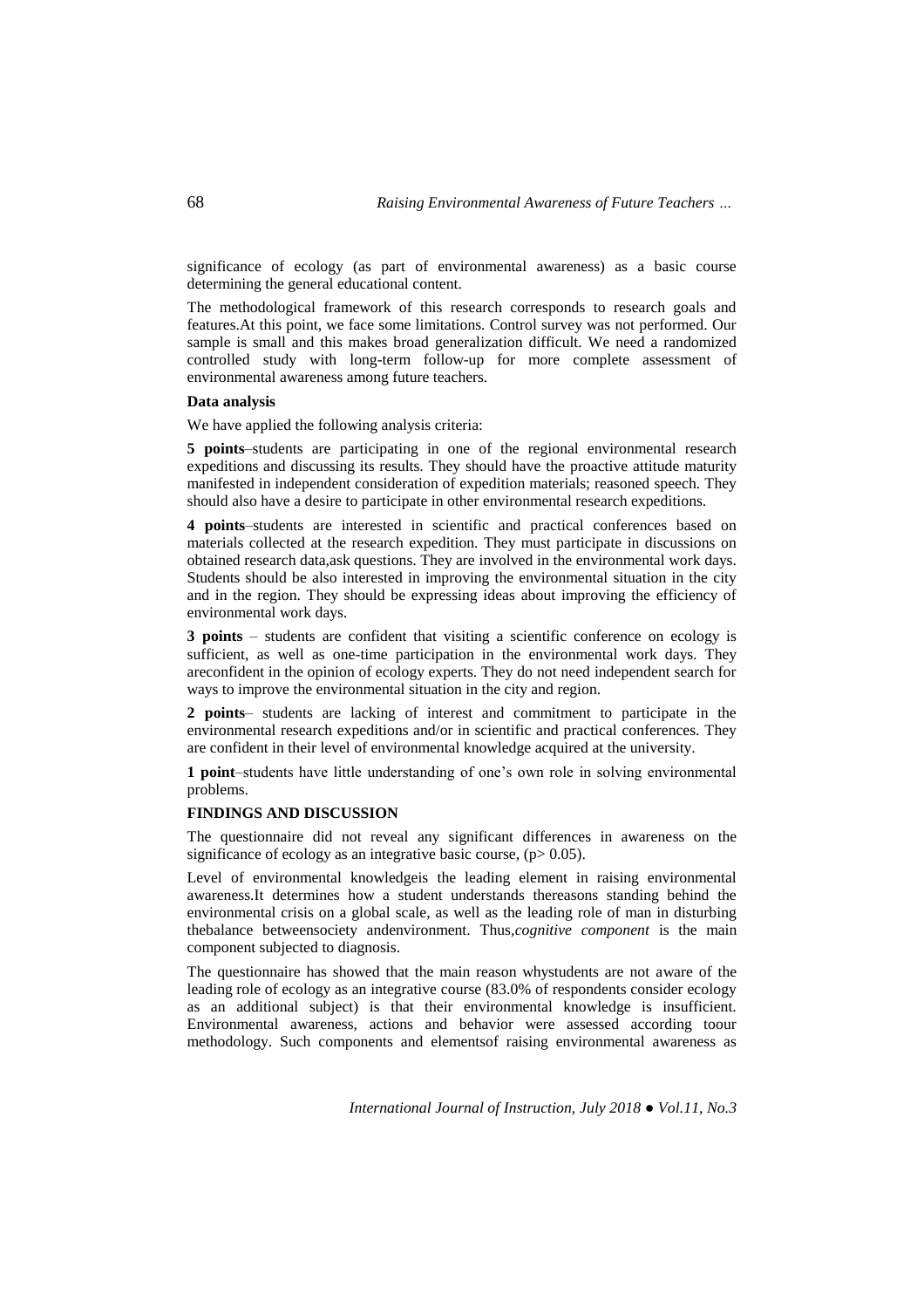*readiness to learn green technologies*, *level of environmental program assessment skills* and*participation in environmental activity*were assessed on the basis of performed creative tasks, scientific conferences on environmental problems, abstracts and reports written by students.

We have developed special criteria to assess the level of environmental awareness.

Table 2

Cognitive component of environmental awareness: formation levels

| eve              | ---<br>H1gh | ™aoe<br>. .                       | verage<br>А | average<br> | _OW   |
|------------------|-------------|-----------------------------------|-------------|-------------|-------|
| $\frac{1}{96}$ . |             | the control of the control of the |             |             | 10. I |

We have established the formation levels for other components as well.

Thus, five independent ecology expertshave assessed*the degree of awareness on the significance of ecology as a leading course* in the CG– 2.16 ± 0.19 points.At the end of the pedagogical experiment, this figure was  $2.71 \pm 0.20$  points (p> 0.05).In the EG, these figures amounted to 2.14  $\pm$  0.13 and 3.87  $\pm$  0.18 points, respectively (p <0.05) (Table 1).

#### Table 3

Raising environmental awareness during the pedagogical experiment

| Indicators                                                                                                                                                                                                                                                                                                                                | Change in indicators (points)                                                                                  |                                   |          |  |
|-------------------------------------------------------------------------------------------------------------------------------------------------------------------------------------------------------------------------------------------------------------------------------------------------------------------------------------------|----------------------------------------------------------------------------------------------------------------|-----------------------------------|----------|--|
|                                                                                                                                                                                                                                                                                                                                           | Before the                                                                                                     | After the                         | Growth,% |  |
|                                                                                                                                                                                                                                                                                                                                           | pedagogical                                                                                                    | pedagogical                       |          |  |
|                                                                                                                                                                                                                                                                                                                                           | experiment                                                                                                     | experiment                        |          |  |
| 1. Belief in the significance of ecology as a                                                                                                                                                                                                                                                                                             | $2.16 \pm 0.19$                                                                                                | $2.71 \pm 0.20$                   | $20.30*$ |  |
| leading course                                                                                                                                                                                                                                                                                                                            | $2.14 \pm 0.13$                                                                                                | $3.87 \pm 0.18$                   | 44.30*   |  |
| 2. Readiness to convince the audience in the                                                                                                                                                                                                                                                                                              | $2.31 \pm 0.18$                                                                                                | $2.85 \pm 0.16$                   | 18.95*   |  |
| correctness of particular views and ideas                                                                                                                                                                                                                                                                                                 | $2.37 \pm 0.20$                                                                                                | $3.81 \pm 0.11$                   | 37.80*   |  |
| 3. Ability to provide solid evidence of attractive                                                                                                                                                                                                                                                                                        |                                                                                                                |                                   | 5.43     |  |
| proposals for improving environmental                                                                                                                                                                                                                                                                                                     | $2.09 \pm 0.15$                                                                                                | $2.21 \pm 0.19$                   | $37.21*$ |  |
| teaching methods                                                                                                                                                                                                                                                                                                                          | $2.16 \pm 0.11$                                                                                                | $3.44 \pm 0.24$                   |          |  |
| 4. Raised awareness on the need to introduce                                                                                                                                                                                                                                                                                              |                                                                                                                |                                   |          |  |
| touniversity<br>scientific<br>ecology papers                                                                                                                                                                                                                                                                                              | $2.29 \pm 0.16$                                                                                                | $2.45 \pm 0.21$                   | 6.54     |  |
| students                                                                                                                                                                                                                                                                                                                                  | $2.24 \pm 0.15$                                                                                                | $366 \pm 0.25$                    | 38.80*   |  |
| 5. Applying the compelling examples confirming                                                                                                                                                                                                                                                                                            |                                                                                                                |                                   |          |  |
| the importance of mastering skills of                                                                                                                                                                                                                                                                                                     | $2.17 \pm 0.15$                                                                                                | $2.38 \pm 0.14$                   | 8.83     |  |
| environmental self-education                                                                                                                                                                                                                                                                                                              | $2.23+0.13$                                                                                                    | $3.72 \pm 0.21$                   | $40.06*$ |  |
| $\mathbf{M}$ , $\mathbf{M}$ , $\mathbf{M}$ , $\mathbf{M}$ , $\mathbf{M}$ , $\mathbf{M}$ , $\mathbf{M}$ , $\mathbf{M}$ , $\mathbf{M}$ , $\mathbf{M}$ , $\mathbf{M}$ , $\mathbf{M}$ , $\mathbf{M}$ , $\mathbf{M}$ , $\mathbf{M}$ , $\mathbf{M}$ , $\mathbf{M}$ , $\mathbf{M}$ , $\mathbf{M}$ , $\mathbf{M}$ , $\mathbf{M}$ , $\mathbf{M}$ , | The contract of the state of the state of the state of the state of the state of the state of the state of the | $\Gamma$ $\cap$ $\ldots$ $\Gamma$ | ÷        |  |

Note: numerator –CG performance, denominator – EG performance, \* - value reliability at p<0.05.

The value for *readiness to convince the audience in the correctness of particular views and ideaswas*  $2.31 \pm 0.18$  points in the CG before the pedagogical experiment. At the end of the experiment, this figure was  $2.85 \pm 0.16$  points. In the EG, these figures were  $2.37 \pm 0.20$  points and  $3.81 \pm 0.11$  points, respectively. Similar tendency was identified with regard to other indicators.

Designing an environmental awarenessmodel and applying it during the experiment allowedshaping a holistic vision ofthe significance of this component in the overall structure of professional competence of future ecology experts (Figure 1). We consider environmental awareness as confidence in ideas proposed according to irrefutable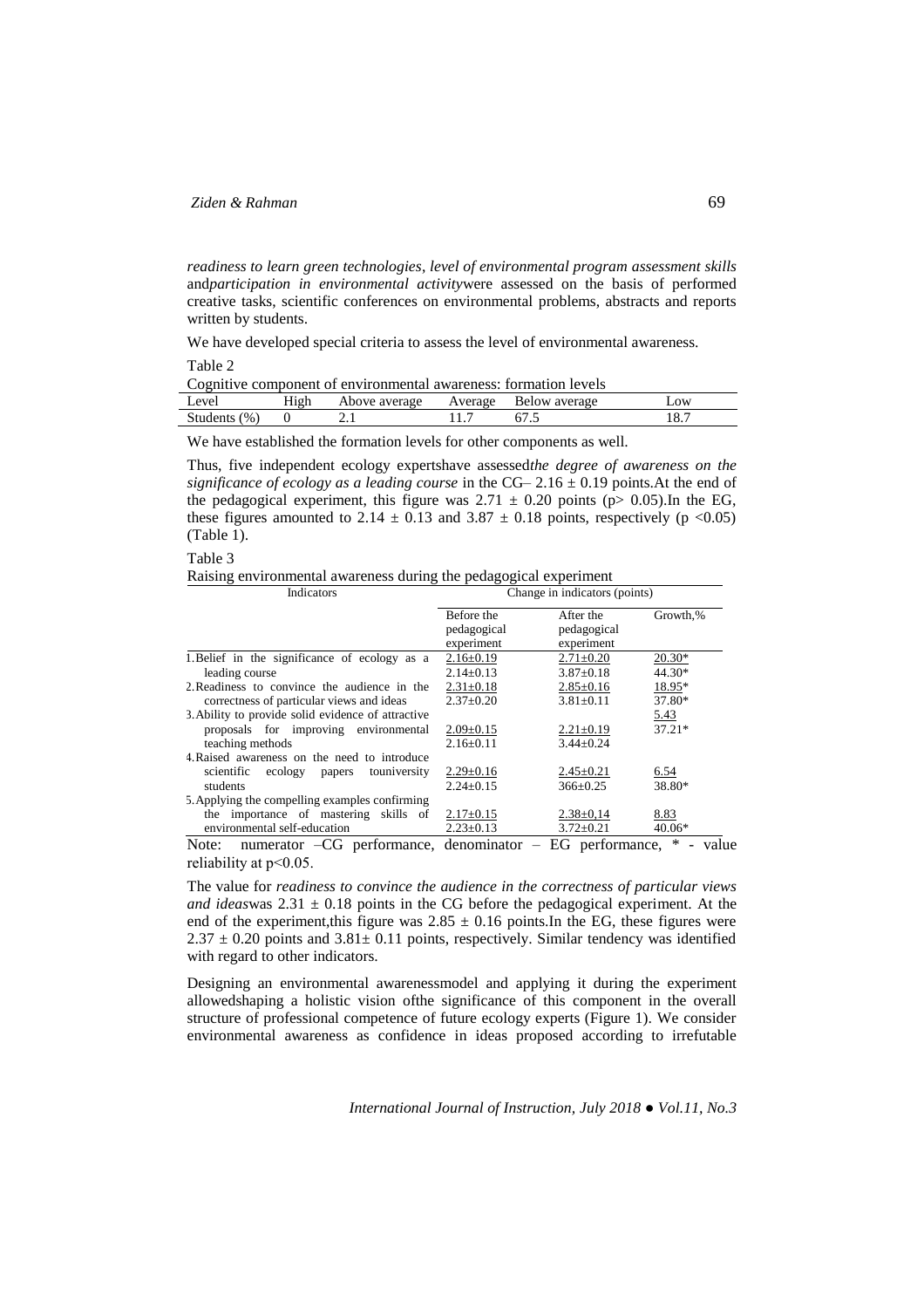evidence. This personal quality was formed with regard to the main principles of education. The logic of raising environmental awareness involves a certain sequence of actions.

The first stage of environmental competence development requires the ecological worldview formation. The latter has determined the objective consideration of man in relation to nature. In this case,teacher has to provide the necessary prerequisites for raising environmental awareness that could make the student understand that man is part of the surrounding nature that him/her consciousness, but not the right to consider himself (herself) as the king of nature.



Figure 1

The model of raising environmental awareness

The next stage involves ecological thinking developmentthat should result in understanding the laws of nature, as well as the importance of harmonybetween society and the environment.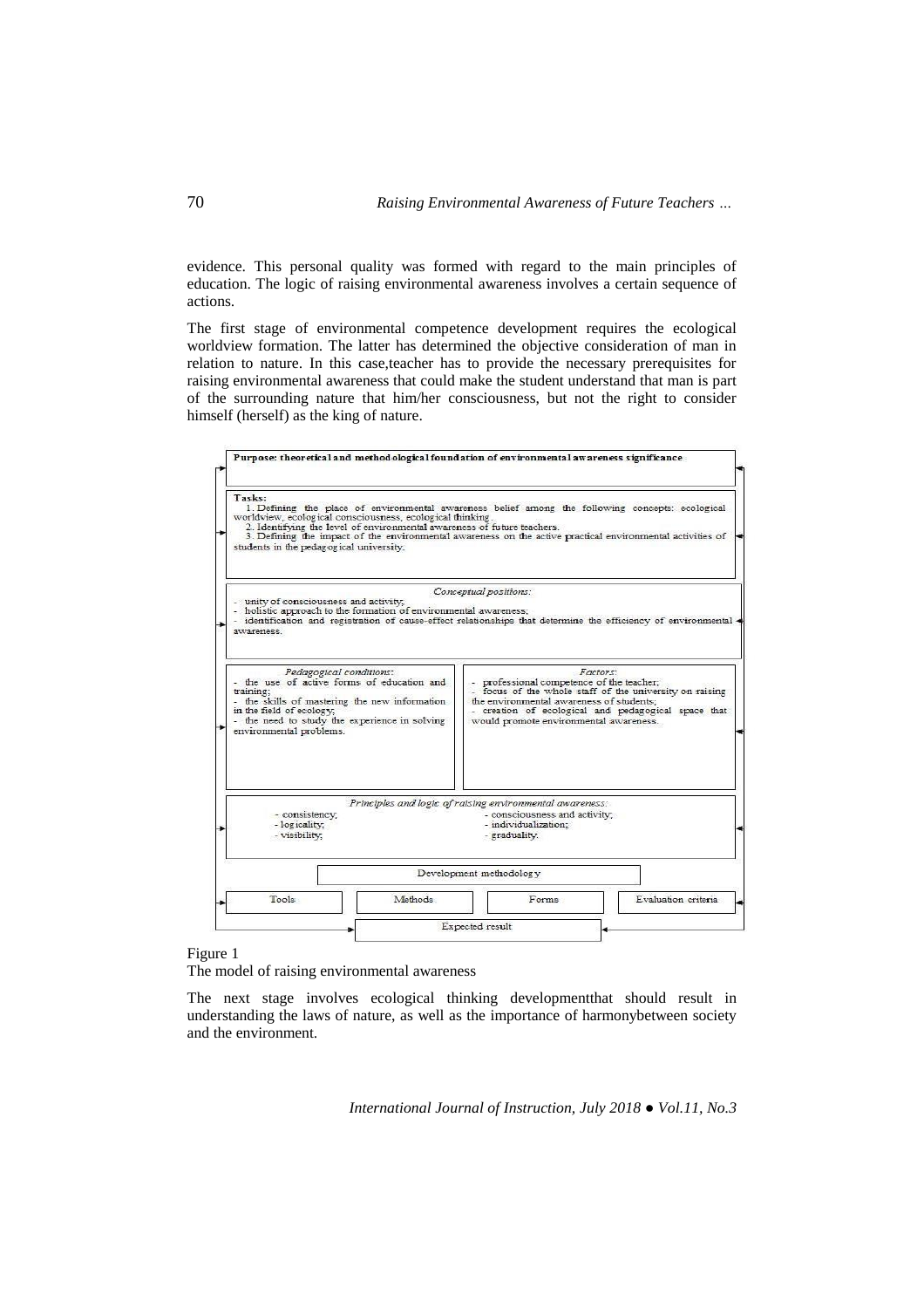Environmental awareness is a follow-up to environmental competence development based on the system, student-centered, ecological humanist and co-evolutionary approach.

Ecological thinking development is largely determined by the nature and amount of information about the environmental status. Governmental decisions on restricting information related to environmental problems caused by large industrial and agricultural complexesentail the mistrust to environmental information. This situation is determined by the fact that each environmental disaster entails serious negative changes in the environment.People, however, face the facts that significantly differ from the official versions announced by public authorities. Incomplete or incorrect information about the harmful impact of industrial and agricultural enterprises, transport and energy sector on the fundamental environmental parameters (water, air, food) has determined stable rejection of official viewpoint. Such a situation has also led to misunderstandings when it comes to the scale ofenvironmental crisis that became evident not only for the country, but also for the entire world community.

The process of raising environmental awareness is also determined by human impact on the sensual sphere that disturbs the human psycho-emotional balance.The latter is crucial when it comes toaccepting the state of nature as suitable for normal life. Ecological thinking requires striving for human moral and spiritual transformation. This requires targeted therapy providing psychological transformation towards personal responsibility for the quality of environment. Clear problem statement is the main factor when it comes to raising environmental awareness. One has tothink*on track*, analyze each situation and generalizethe available data.

The lack of environmental awareness is a serious obstacle for effective environmental education and environmental culture development. This problem can be solved byprovidinghard informationabout natural disasters, which perception creates prerequisites for a deeper understanding of the human role in the relevant events. At this point,one will shape a strong belief regarding the need to raise environmental awarenessas a prerequisite for developingenvironmental culture.

The process of raising environmental awareness has the following algorithm:

- **first stage** –considering the task as a single unit;

second stage– identifying specific elements and features of their interrelation.Each element requires a certain amount of time for finding relevant solution and relevant mental processing rates;

- **third stage**–combining these elements into a single, integrated process; clarifying the ideas related to problem solutions.

Mental efficiency was determined by the following factors:

assimilating the required system of knowledge providing effective achievement of relevant tasks;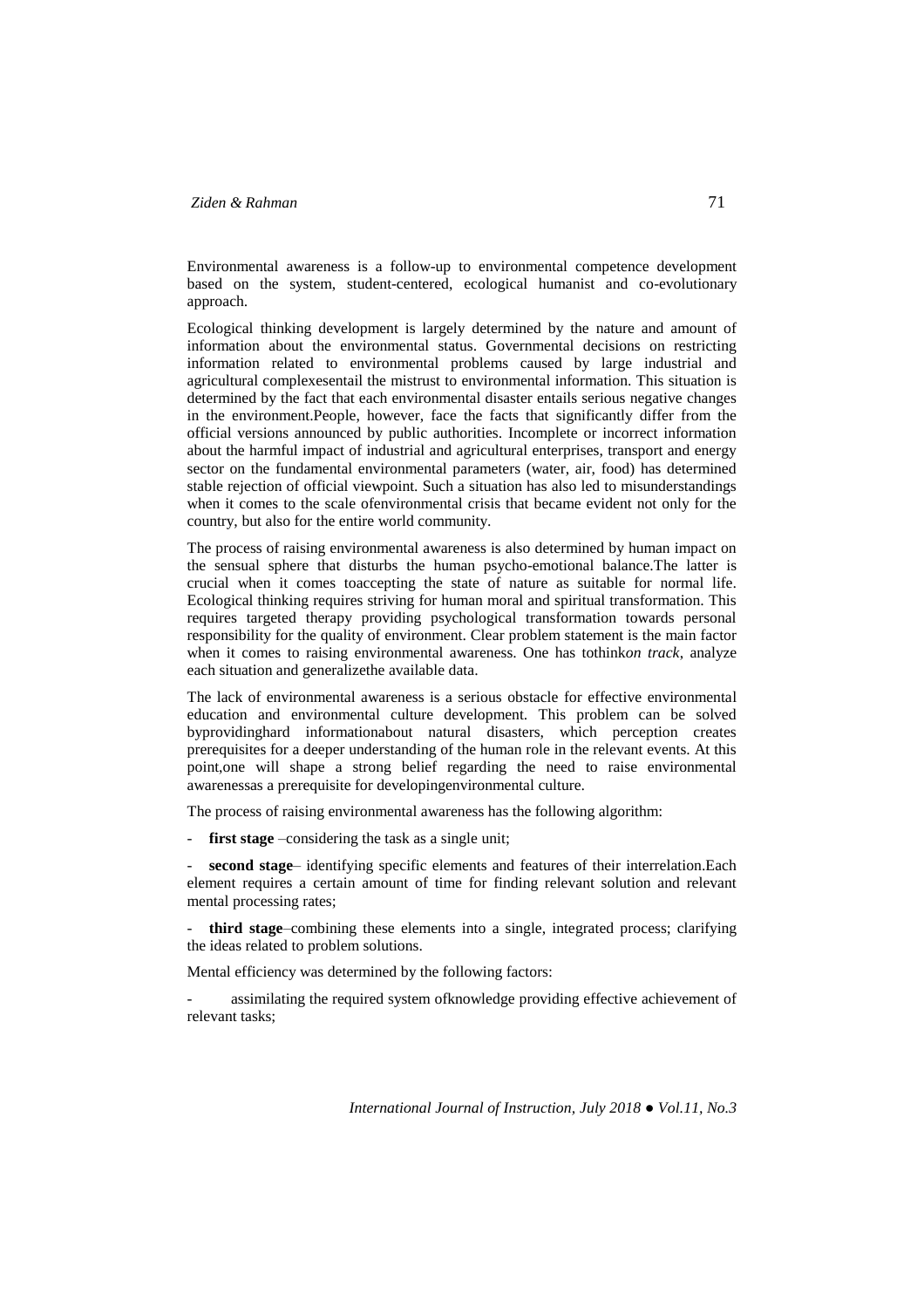developing skills related to mental operations: analysis, comparison, generalization;

developing motivation to assimilate new information required for solving the problem;

developing and applying criteria of mental activity assessment;

- creating conditions that could allow shaping a creative approach towardsmental activitybased on emotional and sensual sphere.

As the mental activity is improved, future teacher more consciously perceives the reality that is caused by socio-economic and environmental crisis, and has a significant impact on environmental, professional and pedagogical training. This allows raising environmental awareness to environmentallyeducate different population groups, form ecological consciousness, ecological worldview and ecological thinking.

The results of our pedagogical experiment show that our method of raising environmental awareness of future schoolteachers is effective, as it solves the problem of improving the quality of professional environmental training.

The proposed modes and methods of environmental training contribute to the development of personal attitudes towards the significance of ecologyfor civilization development and preservation that are transformed over time into strong convictions. These modes and methods involve participating in ecological research expeditions, scientific and practical conferences held; studying nature with ecologists involved in the expedition, their reports, scientific articles, video records; participating in environmental work days; environmental excursions and hikes, as well as other activities.

Teacher's conviction in a particular behavior or in own attitude towards the particular problem is formed in direct interaction with a particular object or a natural phenomenon. In this regard, one should consider convictions and beliefs as significant elements of personality integration that are formed in throughout life as a result of personal experience. They are developed under the impact of psycho-emotional experiences that reflect personal attitudes to various problems that cause either positive or negative reaction to their appearance (Amelchenko, 2008; Amend &Salamat, 2003; Leontiev, 1983). Regularly affecting external factors accompanied by various emotions, as well as the sense of changes that occur in the existing worldview under one or more factors, promote the development of social attitudes regulatingthe general approach to nature (Ilyasova, 2005; Nazarenko, 2013; Zimnyaya, 2005). This allows considering intrapersonal attitudes as a base for human behavior in the environment.

There are two basic types of attitudes:

maintaining and strengthening one's personal health (clean water and air, food, forest, land, etc.)to improve both physical and mental characteristics of the body;

participating in environmental activity. This raises awareness on the integrative function of ecology as an academiccourse.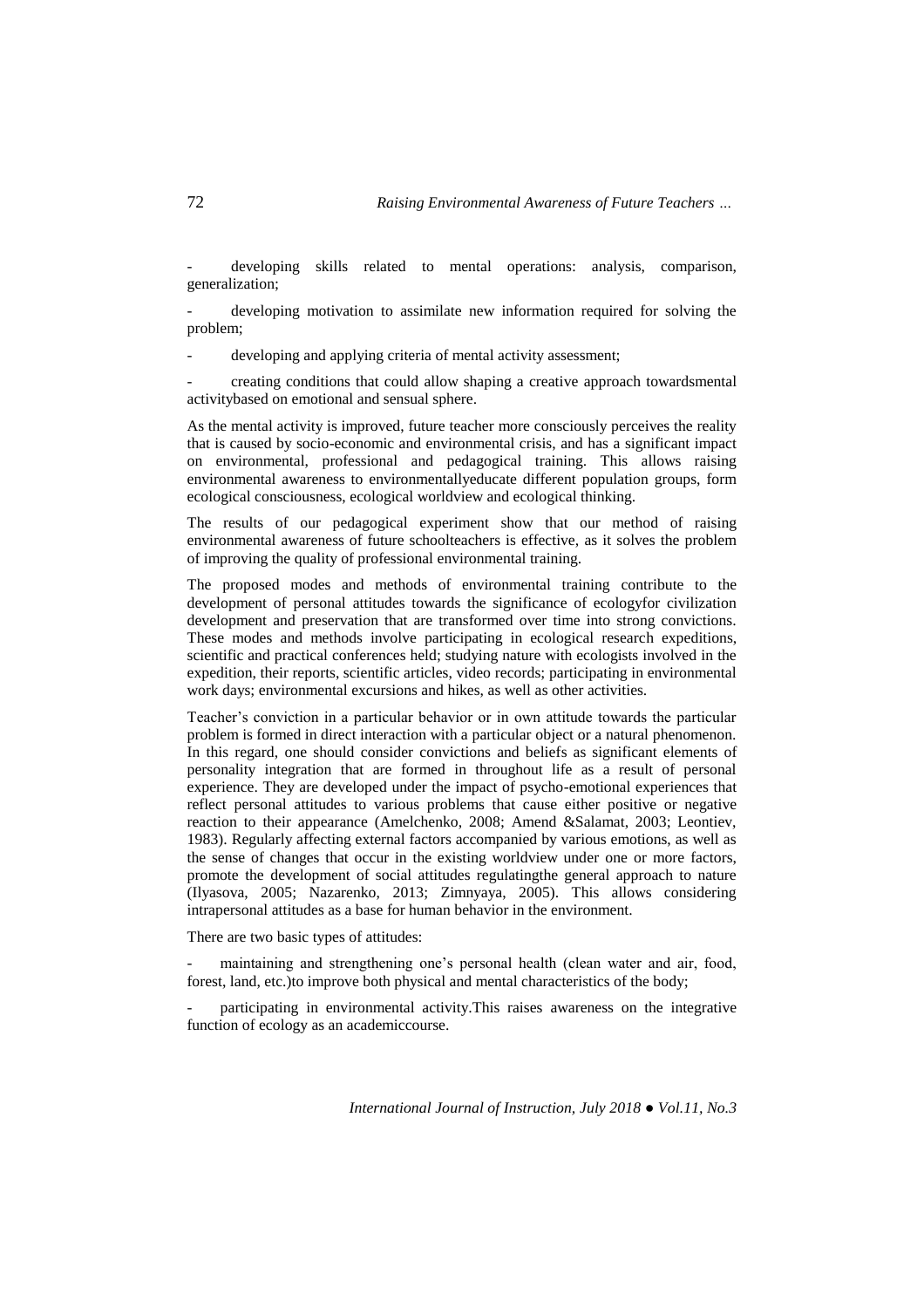These intrapersonal attitudes defining teacher's convictions are interdependentas there is a need in hard information related tothe major environmental parameters that requires immediate and active study. Such information can be collectedby applying effective methods foraffecting teacher's consciousness (Leontiev, 1983).

Scientific and practical conferences based on the results of ecological expedition are also very important. Students taking part in conferences view video records showing the degree of environmental destruction. They also analyze and discussthe water and soil samples, monitor animals, birds, fish and other inhabitants in the research area, as well as further changes in the environment and their impact on the quality of human life in specific regions. Therefore, such events provide decisive information for teacherthat has a strong effect on their consciousness and personal attitudes versus the traditional methods of environmental culture development: lectures, seminars and workshops (Kydd, Crawford &Richers, 1997; Levina, 2002; Geesteranus& Smith, 1994).

Raising environmental awareness and developing ecological thinking is impossible without re-thinking the nature of relations with the environment while preserving previous attitudes naturally entails environmental destruction. Forming the ability to predict the consequences of human actions in relation to nature is one of the important steps in raising environmental awareness. Another one is the assignmentof responsibility for air pollution and industrial waste between major industrial and agricultural enterprises. In relation to environmental awareness, people realize the need in reorienting their consumer attitude towards nature to the attitude based on environmental protection.

Students with high environmental awareness understand the significance of shaping relevant attitude towards nature through the focused development of environmental philosophy and environmental culture.

This approach determines the possibility of improving environmental competence of future teachers by identifying types of activity that are the most effective for particular environmental situation. Environmental awareness maturity requires logical and creative, strategic and operational thinking.The optimal mental level provides successful management when it comes to solving environmental problems.

### **CONCLUSION**

Summarizing the above, shaping intrapersonal attitudes determining strong convictions is a long and complex process. Traditional teaching modes and methods (lectures, seminars and workshops) are currently insufficient for shaping a proactive attitude towards assessing and solving environmental problems. Raising awareness on the leading role of ecology as s basis of the entire educational system requires new, more efficient teaching methods for involving future teachers into active environmental activity.

Methods introduced in the research have stimulated the mental activity of ecology students, promoted identification of personal potential that was unlocked in the fields of resource managementand environmental protection. Applying ourmodes and methods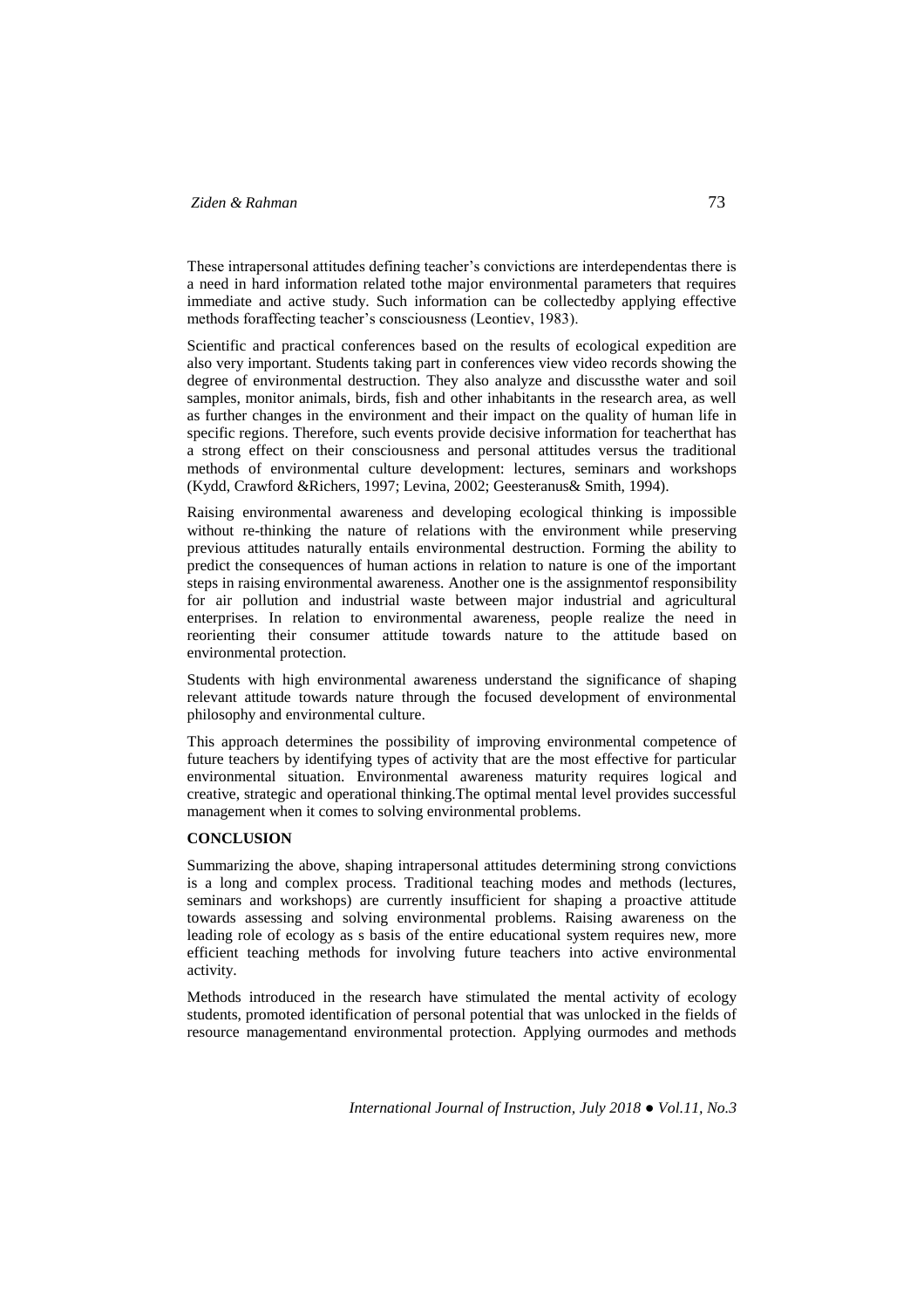for environmental training andgaining specific experiencehas allowed effectively organizing the pedagogical process, raising environmental awareness and developing environmental thinking.This has also allowed raising future teacher'sawareness on the significance of ecology as an integrative basic course.

The primary research objective was to introduce the environmental components of the general professional competence of university students – future teachers, whose task is to train the younger generation in the spirit of harmony with nature. However, environmental education problems, as well as problems of raising environmental awareness, significance of ecology as anacademic course and the problem of interaction between man and nature are still not adequately reflected.

A central problem of environmental education, therefore, is how to encourage and develop in children a sense of relationship with the environment that may transform into pro-environmental behavior.

In teacher education,environmental competence formation methodology is based on the regularities that suggest that educational and professional activity is ongoing. This could be achieved by focusing one's cognitive activity on ecology and teaching carrier. The cognitive activity, in fact, determines the preparation for subsequent actions. This could be also achieved by forming ecological thinking and shaping scientific worldview as a basis for success in a complicated environmental situation and for effective solutions. Another way to achieve the ongoing learning activity is to promote the conviction regarding the need in ongoing environmental self-education and self-improvement, as well as to raise environmental awareness and improve environmental culture.

Raising environmental awareness as a basis of ecological thinking and environmental culture becomes a social requirement of each country keeping in mind the fact that proper teacher education will determine his/her readiness to teachecology for all groups and categories of population and. Developing and strengthening the interest in environmental activity are one of the most important educational tasks.

#### **REFERENCES**

Abdrashitova, I. V. (2004). *Formation of moral and aesthetic components of ecological culture of students in a pedagogical university: Thesis.* PhD in Pedagogical Science. Kazan.

Altin, A., Tecer, S., Tecer, L., Altin, S. & Kahraman, B. F. (2014). Environmental awareness level of secondary school students: A case study in Balıkesir (Türkiye). *Procedia-Social and Behavioral Sciences* 141: 1208-1214.

Amel'chenko, T.V. (2008). Professional competence of the future specialist as a pedagogical category. *Siberian Pedagogical Journal* 5:68-77.

Amend, A.F. & Salamat, A. A. (2003). Environmental education of pupils and students. *Bulletin of Environmental Education* 4:13-14.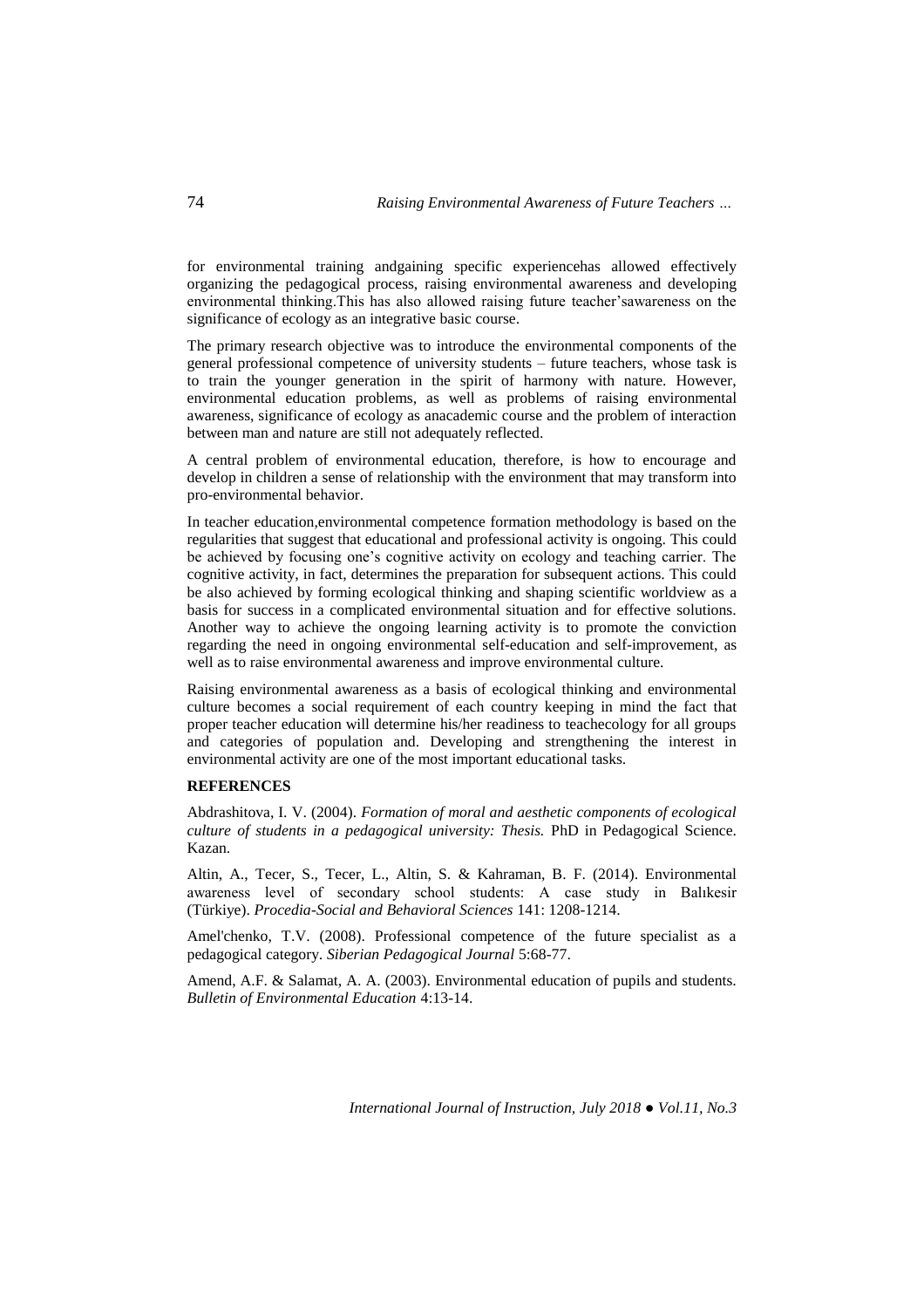Berger, D. (2002). *Canadian Society for the Higher Education Text.* Saint Peterborough, Ontario.

Bergman, B. G. (2016). Assessing impacts of locally designed environmental education projects on students' environmental attitudes, awareness, and intention to act. *Environmental Education Research* 22(4): 480-503.

Du Plessis, C. & Brandon, P. (2015). An ecological worldview as basis for a regenerative sustainability paradigm for the built environment. *Journal of Cleaner Production* 109: 53-61.

Ernst, J. (2009). Influences on US middle school teachers' use of environment‐based education. *Environmental Education Research* 15(1): 71-92.

Geesteranus, Ch.M. & Smith, J. C. (1994). *On Environmental Education Strategy.* A concept for Education. N. W. Europe Committee. Commission on Education JUCN.

Glazachev, S. N. & Kogay, E. A. (1999). *Ecological Culture and Education: Essays on the social ecology.* Moscow: Horizon.

Goldman, D., Yavetz, B. & Pe'er, S. (2014). Student Teachers' Attainment of Environmental Literacy in Relation to Their Disciplinary Major during Undergraduate Studies. *International Journal of Environmental and Science Education*9(4): 369-383.

Hayati, S. (2016). A Preliminary Study of Ecological Worldview: The Strategies in Developing Environmental Responsibility Behavior. *EDUCARE* 2(2).

Ilyasova, I. S. (2008). Ecological culture as a psychological-pedagogical phenomenon. *Theory and practice of humanization of educational process: Volume of research papers. Irkutsk* 9:168-173.

Jefferson, G. M., Ciro, P. M. & María Andrea, M. S. (2017). Environmental education and the Bogotá River: an intervention to be carried out in Cundinamarca (Colombia). International Research in Geographical and Environmental (Colombia). *International Research in Geographical and Education* 26(4): 281-296.

Kibbe, A., Bogner, F. X. & Kaiser, F. G. (2014). Exploitative vs. appreciative use of nature–Two interpretations of utilization and their relevance for environmental education. *Studies in Educational Evaluation* 41: 106-112.

Kydd, L., Crawford, M. & Richers, C. (1997). *Professional Development for Educational Management.* London.

Leontiev, A.N. (1983). *Selected psychological works*. Moscow: Pedagogy.

Levina, S. V. (2002). *Ecological path as an effective factor in the formation of ecologycentered thinking of students under urbanization.* Thesis. PhD in Pedagogical Science. Samara State Pedagogical Univ. Samara.